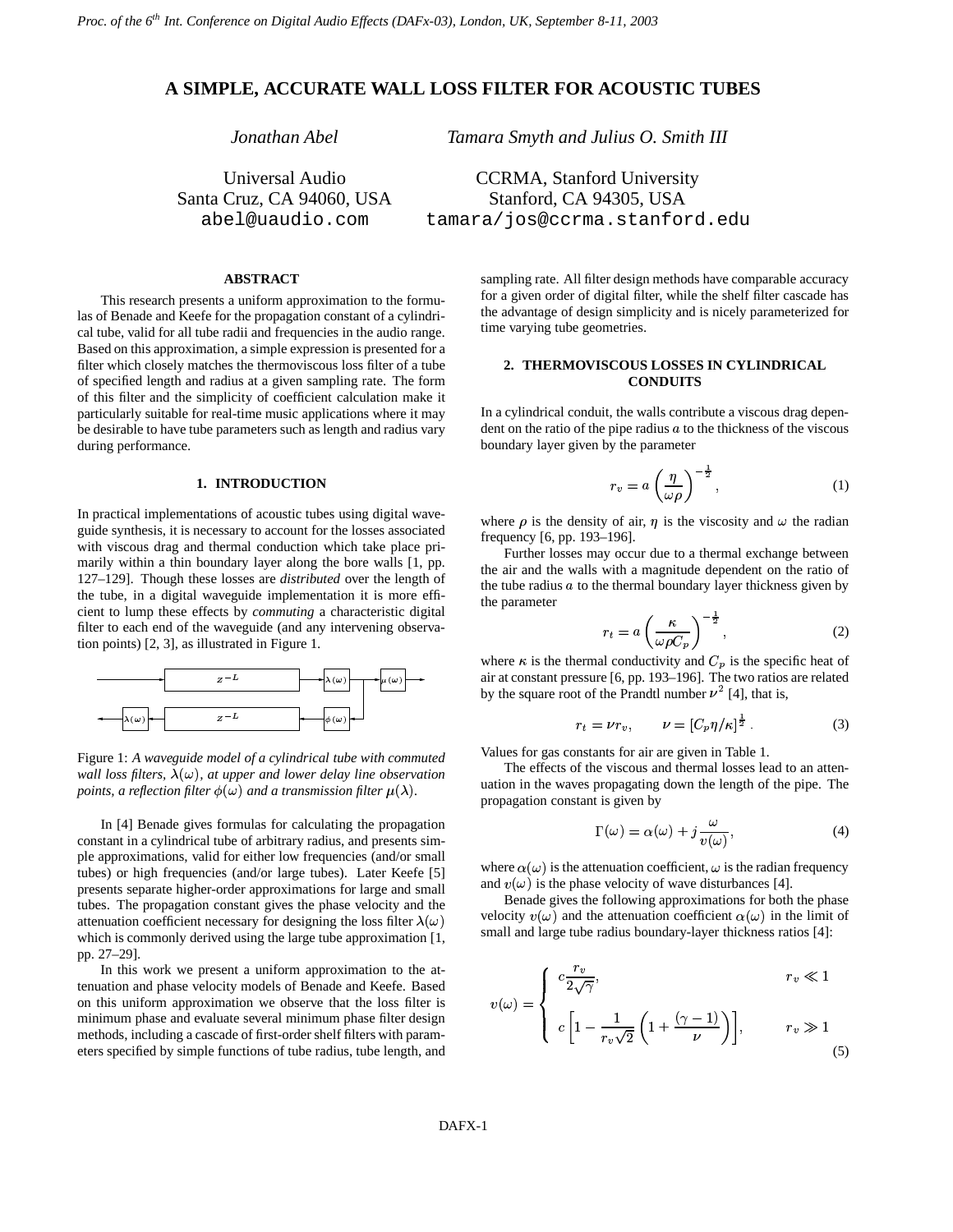$$
\alpha(\omega) = \begin{cases}\n\left(\frac{\omega}{c}\right) \frac{2\sqrt{\gamma}}{r_v}, & r_v \ll 1 \\
\left(\frac{\omega}{c}\right) \frac{1}{r_v \sqrt{2}} \left(1 + \frac{(\gamma - 1)}{\nu}\right), & r_v \gg 1.\n\end{cases}
$$
\n(6)

| Constant       | <b>Symbol</b>      | Value                 | Unit            |
|----------------|--------------------|-----------------------|-----------------|
| air density    |                    | $1.18 \times 10^{-3}$ | cm <sup>2</sup> |
| viscosity      |                    | $1.85 \times 10^{-7}$ | $(s \times cm)$ |
| Prandtl        |                    | 0.841                 |                 |
| ratio of       |                    |                       |                 |
| specific heats | $\gamma = C_p/C_v$ | 1.40                  |                 |
| free space     |                    |                       |                 |
| sound speed    | C.                 | $3.47 \times 10^{4}$  | cm/s            |

Table 1: *Gas constants for air evaluated at* 26.86*C*.

It is possible to account for attenuation due to wall losses simply by multiplying delay line outputs by a single coefficient  $\beta$  [7, page 466]. For a tube of length  $L$  and radius  $a$ , with observation points at the ends of the upper and lower delay lines, the constant  $\beta$  has the following approximate value:

$$
\beta \approx 1 - 2\alpha L, \qquad \alpha \approx 2 \times 10^{-5} \omega^{\frac{1}{2}} / a,\tag{7}
$$

where the approximation is valid for tubes sufficiently short that  $\beta$ is near one.

Since losses are frequency dependent, this coefficient is only a rough estimate. In practice, the simple large  $r_v$  expressions are commonly used to design wall loss filters for musical wind instrument physical models (see, e.g. [1, page 129]) and given the relatively large bores of most instruments, this is likely an acceptable approximation. These expressions may not, however, be sufficiently accurate for smaller tubes like those found in some biological sound production mechanisms such as the bronchi and trachea in birds [8]. Therefore, in order to have a more versatile acoustic tube model, it is preferable for the wall loss filter to make use of a single less restrictive expression for phase velocity and attenuation—one that is compatible with all tube sizes and frequencies.

## **3. A UNIFORM APPROXIMATION FOR PHASE VELOCITY AND ATTENUATION**

The asymptotic behavior of phase velocity and attenuation for large and small  $r_v$  is given by (5) and (6). The following single expression is a uniform approximation for the phase velocity, valid for any  $r_v$ :

$$
v(\omega) = c \frac{A_v r_v (1 + r_v/k)}{1 + A_v r_v (B_v + r_v/k)},
$$
\n(8)

where the parameters  $A_v$  and  $B_v$ , given by

$$
A_v = \frac{1}{2\sqrt{\gamma}}, \qquad B_v = 1 + \frac{[1 + (\gamma - 1)/\nu)]}{\sqrt{2}k}, \qquad (9)
$$

were selected to match the limiting phase velocity behavior and the parameter

$$
k = 2\gamma \tag{10}
$$

marks the ratio  $r<sub>v</sub>$  delimiting the small and large tube regions.

Similarly a uniform approximation for the attenuation coefficient is

$$
\alpha(\omega) = \left(\frac{\omega}{cr_v}\right) \frac{A_\alpha + B_\alpha (r_v/k)}{1 + r_v/k},\tag{11}
$$

where the parameters  $A_{\alpha}$  and  $B_{\alpha}$  were again selected to match the limiting attenuation coefficient behavior and are given by

$$
A_{\alpha} = 2\sqrt{\gamma}, \qquad B_{\alpha} = \frac{\left[1 + (\gamma - 1)/\nu\right]}{\sqrt{2}}.
$$
 (12)

Figures 2 and 3 show the uniform approximations for phase velocity and attenuation along with their limiting behaviors.



Figure 2: *Modeled uniform phase velocity (solid) and the limiting behavior (dashed).*



Figure 3: *Modeled uniform attenuation (solid) and the limiting behavior (dashed).*

# **4. WALL LOSS FILTER**

### **4.1. Filter Characteristic**

The propagation constant  $\Gamma(\omega)$  in (4) gives the per unit length attenuation of waves propagating along an infinitely long tube act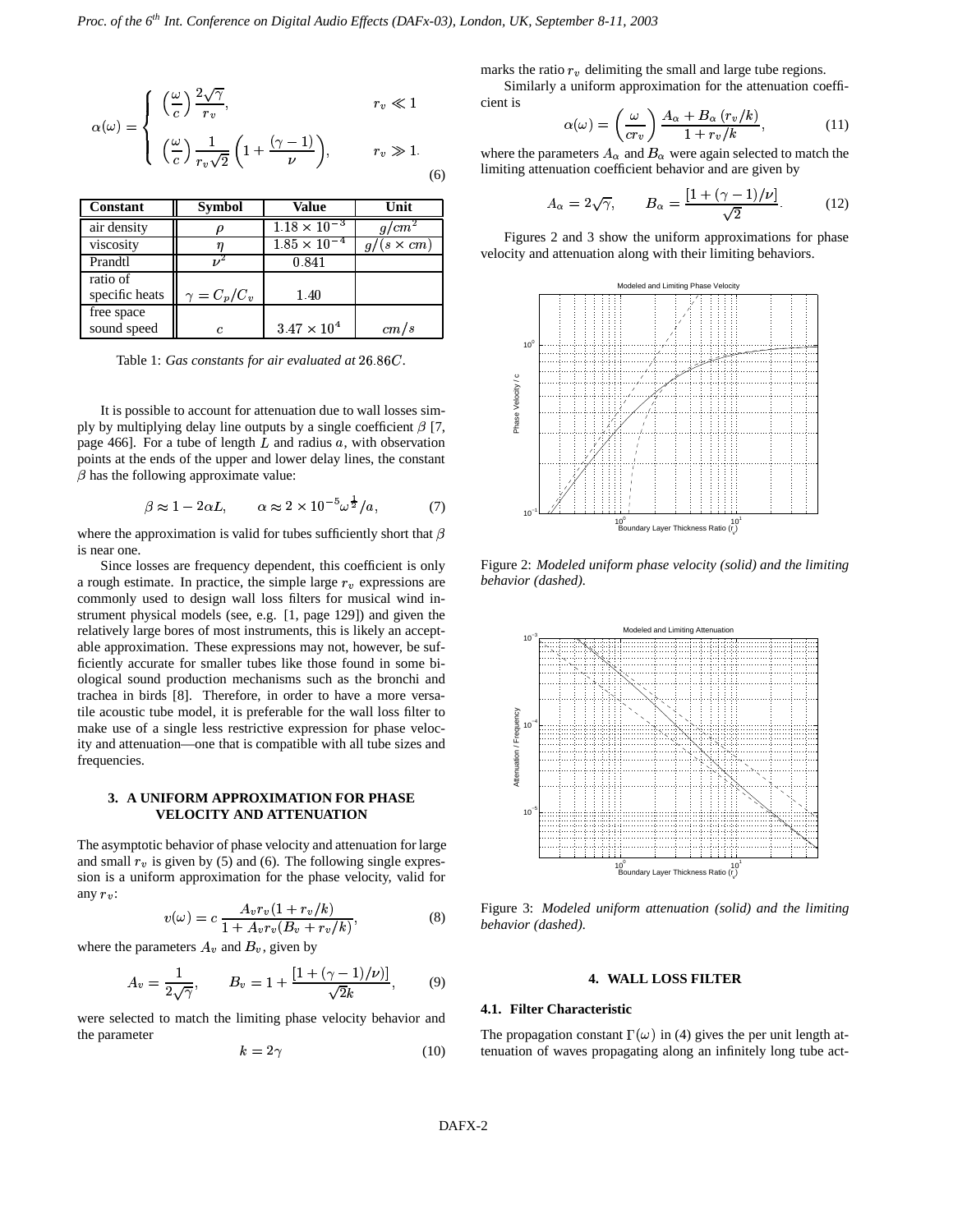ing as a transmission line. Accordingly, the following frequency response approximates the attenuation and phase delay over a tube of length  $L$ :

$$
e^{-\Gamma(\omega)L} = e^{-\alpha(\omega)L - j(\omega/v(\omega))L}.
$$
 (13)

Removing a pure delay of duration  $L/c$ , we have the desired wall loss filter frequency response  $\lambda(\omega)$ , given by

$$
\lambda(\omega) = e^{-\alpha(\omega)L - j(\omega/v(\omega) - \omega/c)L}.
$$
 (14)

Noting that the attenuation  $\alpha(\omega)$  increases with the square root of frequency, the wall loss filter  $\lambda(\omega)$  is seen to have a gentle low-pass characteristic. This low-pass characteristic is more pronounced with decreasing tube radius  $a$  or increasing tube length  $L$ , as illustrated in Figures 4 and 5 respectively.



Figure 4: *Wall loss filter magnitude*  $|\lambda(\omega)|$ *, showing a low-pass characteristic that is more pronounced with a decreasing tube radius* (radius values, a, given in cm).



Figure 5: *Wall loss filter magnitude*  $|\lambda(\omega)|$ *, showing a low-pass characteristic that is more pronounced with an increasing tube length (length values, L, given in cm).* 

While not yet confirmed analytically, numerical results indicate that the wall loss filter  $\lambda(\omega)$  is minimum phase. In the sequel, we assume this property holds, and consider only those design methods which produce minimum phase filters.

#### **4.2. Filter Design**

Given the desired wall loss filter transfer function  $\lambda(\omega)$  expressed in terms of the tube parameters and physical constants, what remains is to compute the coefficients of a digital filter approximating the desired transfer function for frequencies up to the Nyquist limit. The wall loss magnitude is a relatively smooth function of frequency, and computationally efficient low-order rational filters are expected to provide a good fit.

Warped Prony [9] and Hankel norm methods [10] were used to fit low-order rational filters to  $\lambda(\omega)$ . While the fit to the attenuation filter is good, as shown in the examples of Figures 6 and 7, these methods require considerable computation and are not convenient for a filter based on tube parameters likely to change in real-time. Additionally, in settings where tube parameters are time varying, the fit may produce real poles for some parameter values and complex poles for other making it difficult to smoothly transition between wall loss filters.



Figure 6: *Warped Prony fifth-order model and computed wall loss filter transfer functions illustrating an excellent fit at all frequencies.*

To circumvent problems with standard modeling techniques, consider a cascade of minimum-phase first-order shelf filters  $\sigma_i(z)$ [11],

$$
\hat{\lambda}(z) = \prod_{i=1}^{N} \sigma_i(z; f_t(i), g_\pi(i)), \tag{15}
$$

with each shelf filter having a DC gain of one, a band edge gain shown in the Appendix, the shelf filter coefficients are easily com-(*i*), and a gain  $\sqrt{g_{\pi}(i)}$  at its transition frequency  $f_t(i)$ . As puted in real time. Also, since the shelf filters are first order, they have real poles and zeros, and are relatively free of artifacts when made time varying.

First-order shelf filters have transfer functions which slowly transition between their DC and band edge values. It therefore seems reasonable that a cascade of shelf filters with judiciously chosen transition frequencies and gains could approximate the desired wall loss transfer function.

As seen in Figures 4 and 5, the desired wall loss filters as a function of tube length, radii, and sampling rate are strikingly self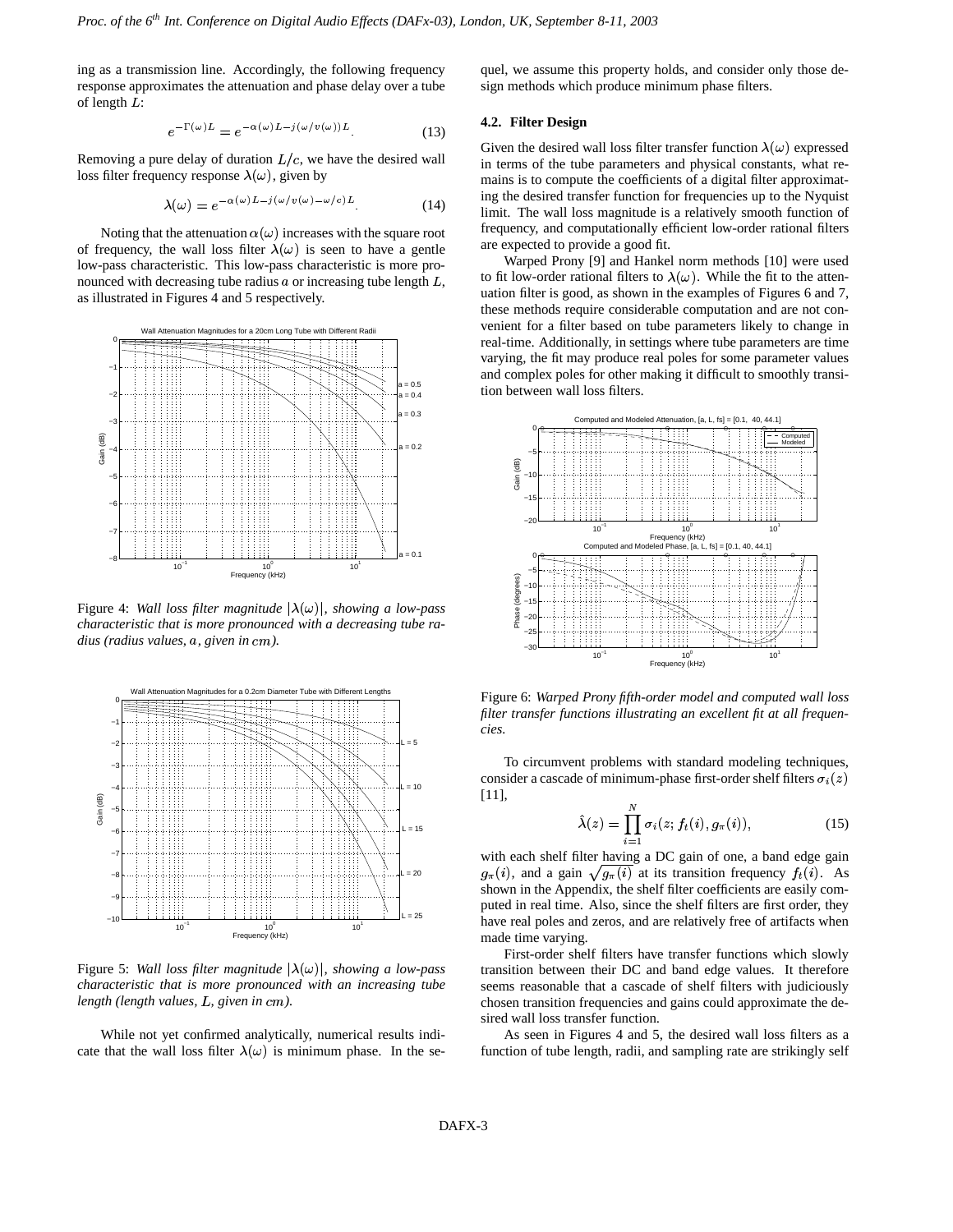

Figure 7: *Hankel norm fifth-order model and computed wall loss filter transfer functions illustrating an excellent fit at all frequencies.*



Figure 8: *Computed and modeled wall loss filter illustrating an excellent fit at all frequencies using a cascade of first-order filters to produce a fifth-order IIR filter.*

similar under the appropriate stretching of the log magnitude or frequency axes. Initially, the idea was to design via brute-force optimization a low-order shelf filter cascade which matched the desired transfer function at a particular sampling rate and tube geometry. This prototype filter could then be stretched in response to sampling rate and conduit geometry.

In designing the prototype filters for different orders however, a pattern emerged and we discovered that the cascade of shelf filters with band-edge gains (in units of amplitude) and transition frequencies (in radians/ $\pi$ ) given by

$$
g_{\pi}(i) = \exp\left\{\frac{[(i-\frac{1}{2})/N]^{\frac{1}{2}}}{\sum_{k=1}^{N}[(k-\frac{1}{2})/N]^{\frac{1}{2}}} \cdot \ln |\lambda(2\pi f_{s}/2)|\right\},
$$
  

$$
f_{t}(i) = [i-\frac{1}{2})/N]^3,
$$
(16)

has a transfer function which, as illustrated in Figures 9–11, is an excellent approximation to  $\lambda(\omega)$  for a wide range of filter orders

N, tube lengths L, tube radii  $a$ , and sampling rates  $f_s$ .



Figure 9: *Computed and shelf filter cascade wall loss filter magnitude* at various tube radii (values given in cm) with the filter order,  $N$ *, and the tube length, L, constant.* 



Figure 10: *Computed and shelf filter cascade wall loss filter magnitude* at various *tube lengths* (values given in cm) with the filter  $\alpha$  *<i>order,*  $N$ *, and the tube radius, a, constant.* 

 $\left| \right|$  fer functions accurate to withing a fraction of a dB across the audio In the presence of a changing tube geometry, we recommend that the filter  $\lambda(z)$  be implemented as a cascade of first-order sections, with coefficients linearly or exponentially interpolated between computed values. In this way, the dynamic range of the filter coefficients is minimized, and filters having interpolated coefficients are guaranteed to be stable with transfer functions roughly matching those associated with intermediate values of geometric parameters. Note that fifth-order filters are sufficient to give transband for typical audio sampling rates.

### **5. CONCLUSIONS**

Wall attenuation filters are an important part of acoustic tube models (used by a large body of musical instruments) and should not